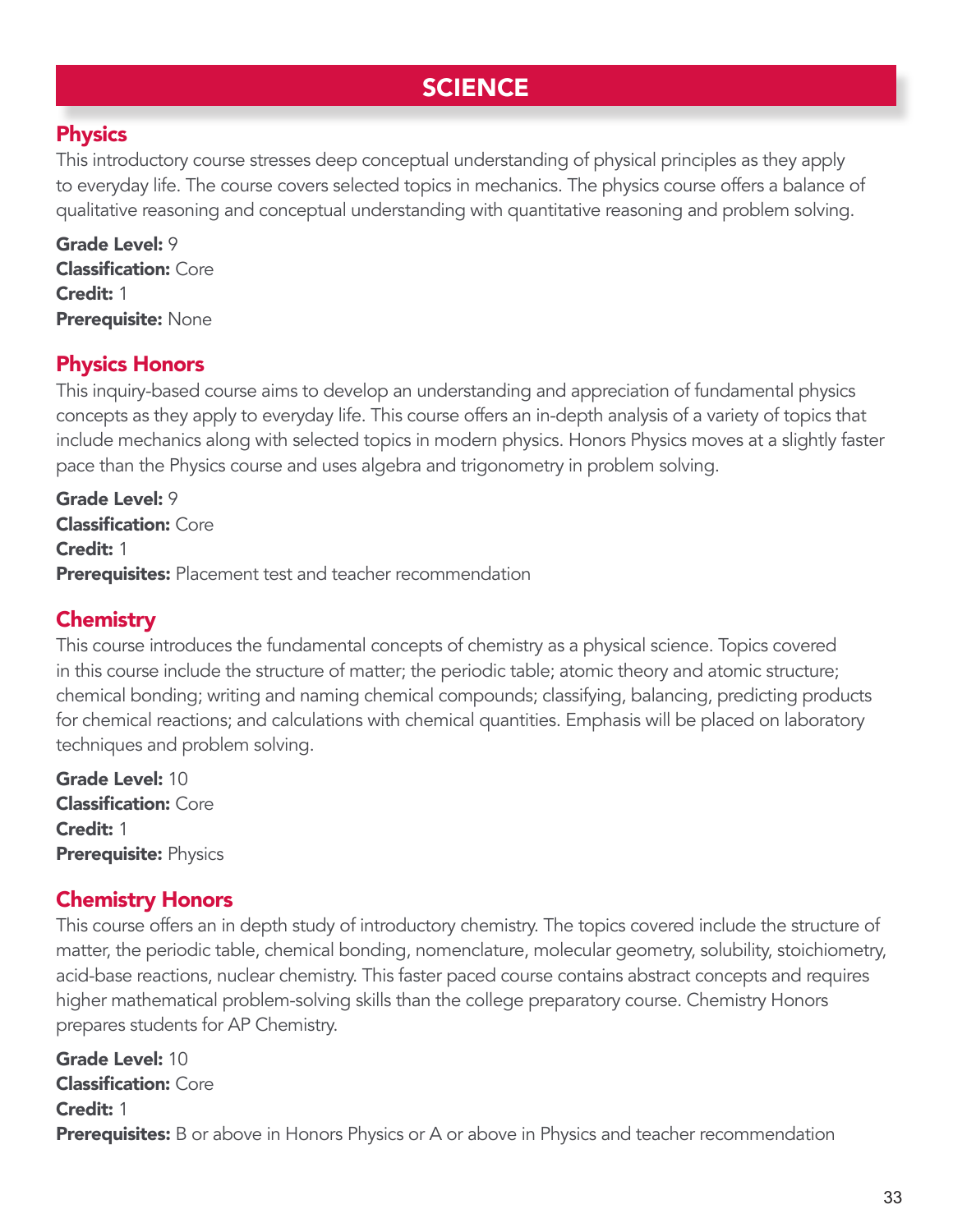#### **Biology**

This course introduces students to the mechanisms and diversity of life within an evolutionary context. Essential themes of biology are integrated across the topics covered: biological systems, the cellular basis of life, form and function, reproduction and inheritance, interaction with the environment, energy and life, regulation, adaptation and evolution. Laboratory exercises are performed to reinforce concepts, and current events are used to supplement discussions. Outstanding students who complete this course are encouraged to consider AP Biology as an option for the following year.

Grade Level: 11 Classification: Core Credit: 1 Prerequisite: Chemistry

### Biology Honors

This course focuses on life's organizational hierarchy, emergent properties, cellular basis, unity in diversity, and inheritance of biological information. Through laboratory experiences, demonstration and lecture, emphasis is placed on the correlation of form and the function of living things. A common core theme of evolution underscores the dynamic nature of life. This fast paced course utilizes advanced laboratory techniques and serves as a lead-in for students with intent to take AP Biology.

Grade Level: 11 Classification: Core Credit: 1 **Prerequisites:** B or above in Honors Chemistry or A or above in Chemistry and teacher recommendation

## Dual Credit Biology (Parish Virtual Exclusive)

This college-level course takes a deeper look into life's organizational hierarchy, emergent properties, cellular basis, unity in diversity, and inheritance of biological information. Also covered in this course is a survey of microbiology, scientific reasoning, and signal transduction. Through laboratory exercises, demonstration, and lecture, emphasis is placed on the correlation of form and the function of living things concentrating on the molecular level. Rising seniors passing the course will also receive credit from Dallas College's Brookhaven Campus. This course does not count as a Biology credit for Parish's graduation requirement.

**Grade Level: Rising seniors** Classification: Core Credit: .5 **Prerequisite:** Honors Biology and/or teacher recommendation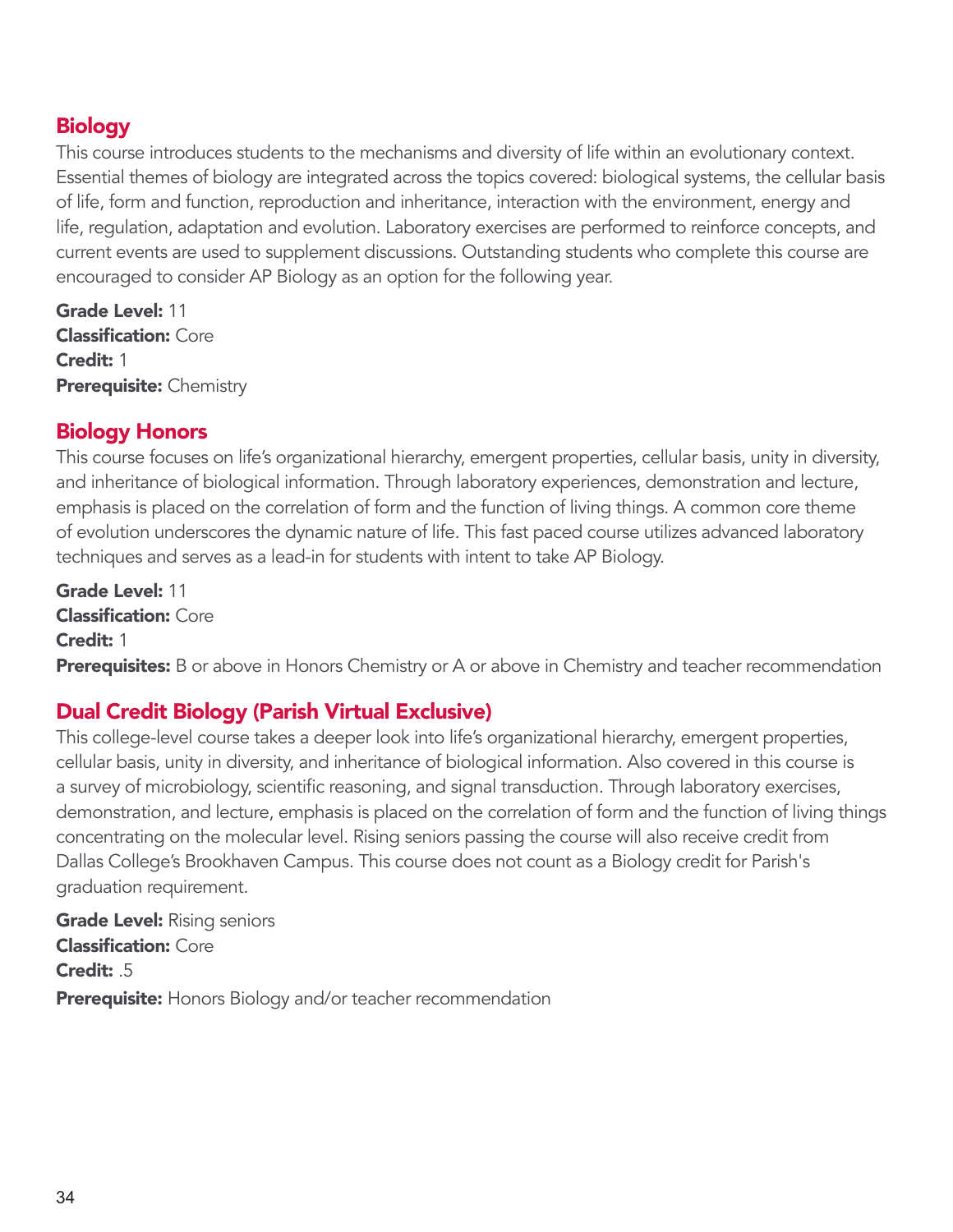### Anatomy and Physiology

This year-long course introduces students to the complexity of the human body through the dual discipline study of anatomy and physiology. The course explores the intertwined relationship between the structure and function of the organ systems, development of the body, disorder and disease, as well as examining the implication of current research in the field. Through virtual and actual lab, lecture, and research, students develop not only an understanding of this biological specialization, but get hands-on experience building their own MANIKEN model.

**Grade Level:** 12; Juniors with teacher approval Classification: Core Credit: 1 **Prerequisites:** Physics, Chemistry, and Biology

#### Bioengineering and Bioethics

This course will introduce students to the technology used to analyze and manipulate biomolecules (such as DNA) in medicine, agriculture,and forensics. The ethical ramifications of this ability will be explored in depth. The crossover between STEM and humanities will be emphasized as we explore what we can do in a biotechnology lab in light of what we should do in a biotechnology lab.

**Grade Level:** 12; Juniors with teacher approval Classification: Core Credit: 1 **Prerequisites:** Physics, Chemistry, and Biology

### Environmental Science

This course focuses on life's organizational hierarchy, emergent properties, cellular basis, unity in diversity, and inheritance of biological information. Through laboratory experiences, demonstration and lecture, emphasis is placed on the correlation of form and the function of living things. A common core theme of evolution underscores the dynamic nature of life. This fast paced course utilizes advanced laboratory techniques and serves as a lead-in for students with intent to take AP Biology.

Grade Level: 12; Juniors with teacher approval Classification: Core Credit: 1 **Prerequisites:** Physics, Chemistry, and Biology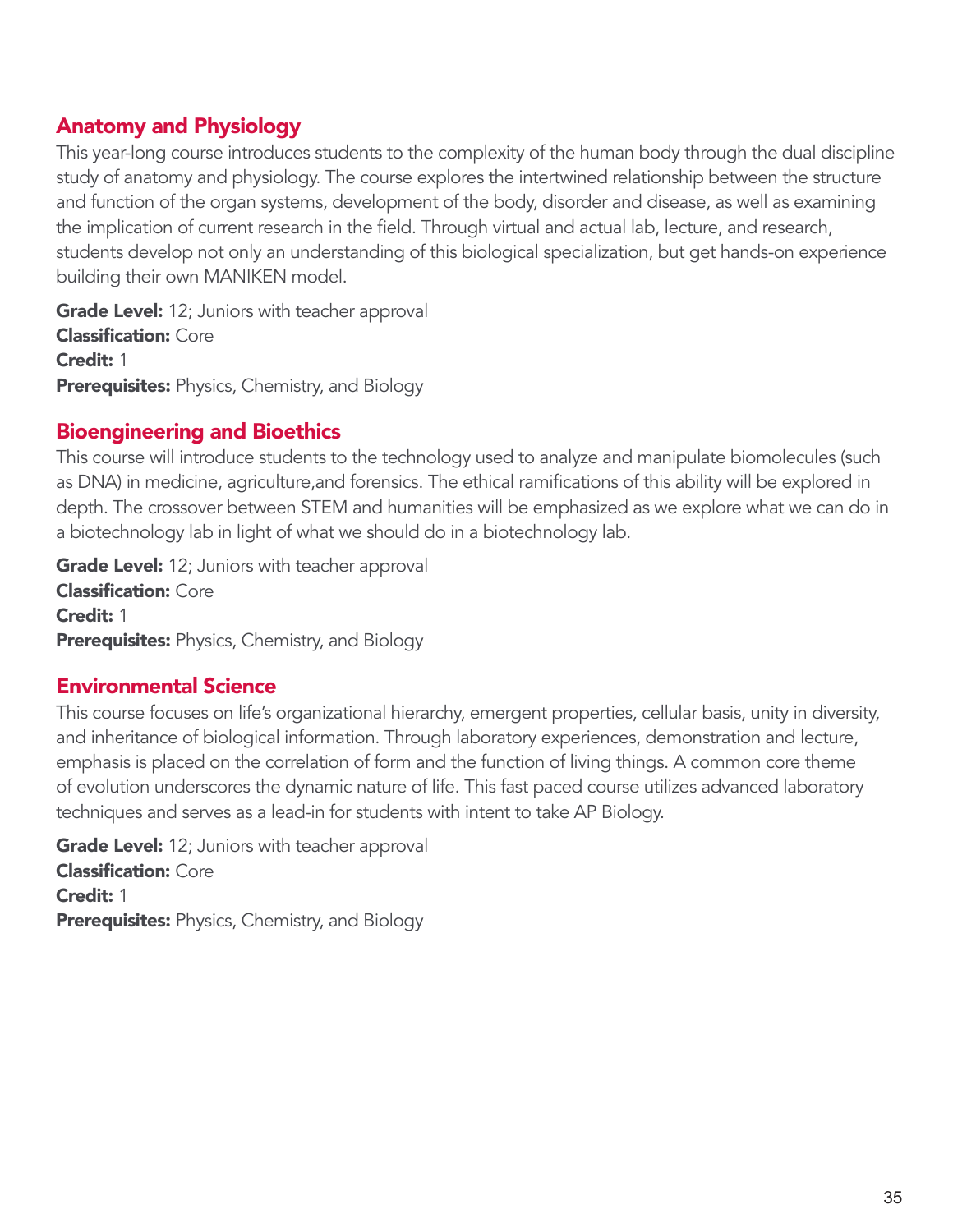## AP Biology

This college-level survey course follows the Advanced Placement curriculum with a focus on four big ideas: 1. The process of evolution drives the diversity and unity of life.

2. Biological systems utilize energy and molecular building blocks to grow, reproduce and maintain homeostasis.

3. Living systems retrieve, transmit and respond to information essential to life processes.

4. Biological systems interact and these interactions possess complex properties.

There is a significant laboratory component with both descriptive and experimental laboratory exercises designed to reinforce and expand the facts, principles, and concepts of the lecture material. This course prepares students to take the AP Biology examination.

Grade Level: 12; Juniors with teacher approval Classification: Core Credit: 1 **Prerequisites:** 90 or above in Honors Biology or 95 or above in Biology and teacher recommendation

### AP Chemistry

AP Chemistry is an introductory college-level chemistry course. Students cultivate their understanding of chemistry through inquiry-based lab investigations as they explore the four big ideas: scale, proportion, and quantity; structure and properties of substances; transformations; and energy. There is a laboratory component with both descriptive and experimental laboratory exercises designed to reinforce and expand the concepts of the lecture material. This course builds on the skills learned in Chemistry and expands on the topics learned (stoichiometry, reaction predictions, intermolecular forces and periodic trends). Additional major topics covered include thermodynamics, kinetics, equilibrium, and electrochemistry. The course prepares students to take the AP Chemistry examination.

Grade Level: 11 Classification: Core Credit: 1 **Prerequisites:** B or above in Honors Chemistry or A or above in Chemistry and Biology and teacher recommendation

### AP Physics C: Mechanics

AP Physics C: Mechanics is a college-level, calculus-based course. AP Physics C provides instruction in basic physics knowledge and problem solving and aims to increase the students' ability to connect their knowledge to the real world with creativity and within other disciplines. The Physics C: Mechanics course provides instruction in the following six content areas: kinematics; Newton's Laws of motion; work, energy and power; systems of particles and linear momentum; circular motion and rotation; and oscillations and gravitation. Because of the nature of the course, introductory differential and integral calculus is used throughout the course. There is a significant laboratory component with both descriptive and experimental laboratory exercises designed to reinforce and expand the facts, principles, and concepts of the lecture material.

Classification: Core Credit: 1 **Prerequisites:** Concurrent enrollment in either AP Calculus